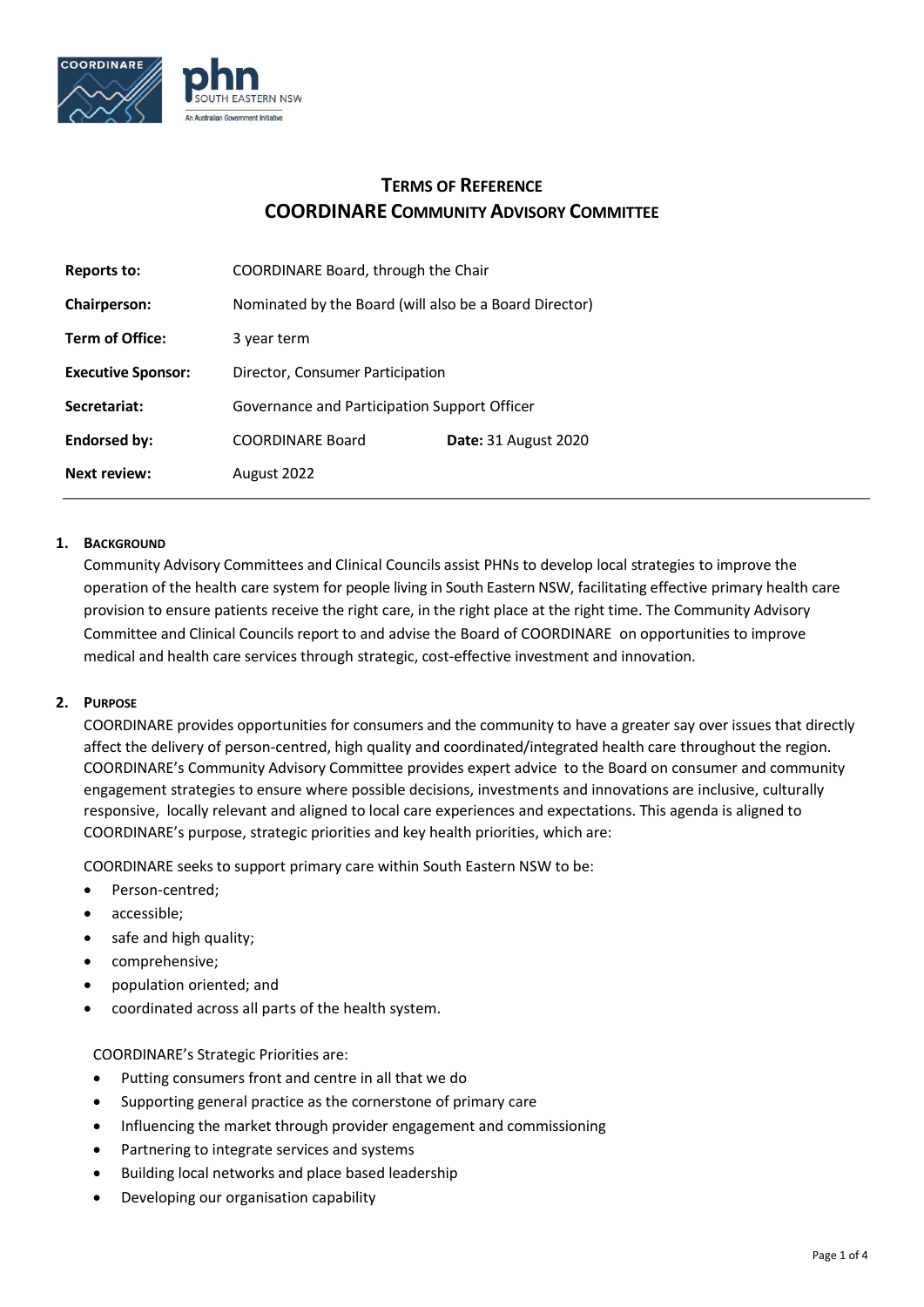

# COORDINARE's Health Priorities are:

Addressing inequities and service gaps for those most at risk of poor health outcomes in the following areas:

- Chronic conditions
- Prevention initiatives
- Mental health and suicide prevention
- Drug and alcohol
- Aboriginal health
- End of life care

COORDINARE's Community Advisory Committee acts in accordance with COORDINARE's guiding principles and policies at all times. These are available at [www.COORDINARE.org.au](about:blank)

## **3. RESPONSIBILITIES/FUNCTIONS**

COORDINARE's Community Advisory Committee advises the Board on a range of strategic opportunities for targeted engagement and communication with consumers and local communities to progress implementation of the Strategic Plan 2017-2020. This advice includes:

- provide considered approaches to determining and responding to health system issues and inefficiencies within local communities, from a consumer perspective
- recommend effective approaches to ensure consumer/community consultation and feedback is available and fit-for-purpose throughout the commissioning cycle
- identify approaches to effectively capture, measure and understand the patient experience and then apply this information to influence quality and system improvement
- consider strategies to assist consumer navigation of the health system through for example health literacy initiatives, patient self-management approaches and/or system input for care coordination more broadly.

The Committee may also be asked to actively consider relevant strategic issues emerging across GP Clusters and other clinical networks and/or community groups.

## **4. CHAIR ARRANGEMENTS**

The Community Advisory Committee is chaired by the nominated Director of the COORDINARE Board who has been recruited specifically for their expertise and skill set regarding consumer engagement and advocacy. The Chair is responsible for approving meeting agendas (to be developed with support of the secretariat) and for facilitating meetings. The Chair provides the conduit between the Board and the Committee and will ensure that the views and advice to the Board of the Committee are appropriately represented.

## **5. FREQUENCY OF MEETINGS**

COORDINARE's Community Advisory Committee generally meets on a quarterly basis for 2 hours each meeting. On occasion, extraordinary meetings may be convened. Meetings may be face to face or via video or teleconference if required, as mutually agreed by the Committee and COORDINARE.

## **6. REPORTING**

COORDINARE's Community Advisory Committee receives requests for advice from and provides expert advice and updates on its activities to the COORDINARE Board through the Chair.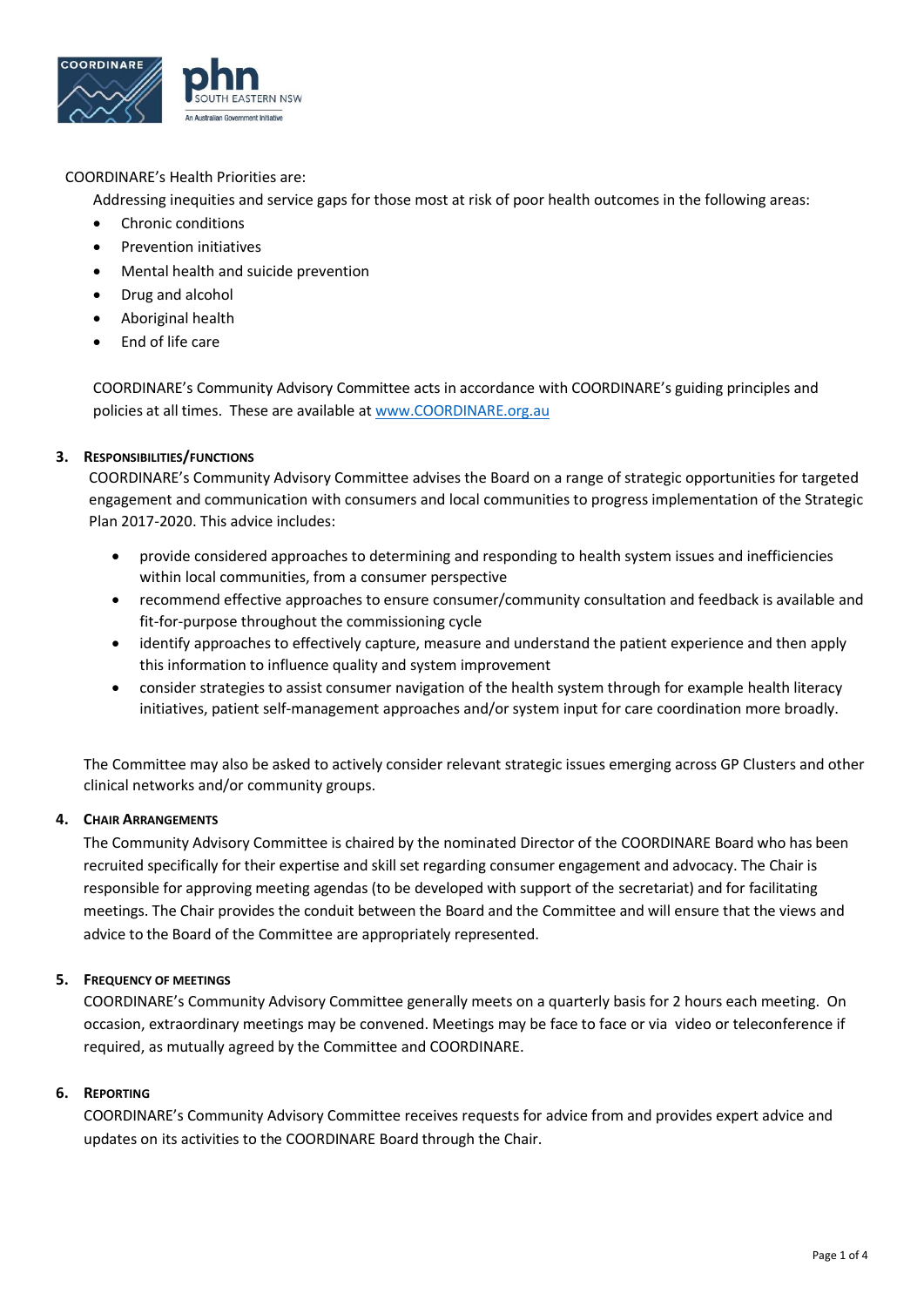

## **7. METHOD OF EVALUATION**

The purpose and performance of the COORDINARE Community Advisory Committee shall be reviewed bi-annually against the Terms of Reference.

#### **8. QUORUM**

Quorum will be attendance by a majority of the Community Advisory Committee members. Any contentious issues or conflicts of interest which cannot be resolved by the Committee or attending Director, Consumer Participation will be escalated to COORDINARE's CEO.

#### **9. MEMBERSHIP**

COORDINARE's Community Advisory Committee will include a combination of organisational and individual membership with 10-15 members who will ideally live or work in the region. The appointment is for an initial three year term and may be extended. Membership will be skills based. If any member is absent, without the agreement of the Chair for 2 or more consecutive meetings then, that member shall be deemed to have resigned from the Committee.

#### **10. SKILLS AND EXPERIENCE**

Members appointed to the Community Advisory Committee will have expertise in one or more of the following areas:

- strategy and governance, including advocacy
- sound understanding of community and consumer engagement methods
- health program or service development
- cultural safety
- organisational culture change, including change management
- capacity building skills for consumers including education and training
- evidence based self management approaches and/or behavior modification
- research/academic expertise in a primary care related field
- in depth knowledge of their communities.

Other individuals with relevant expertise may be co-opted on a short term basis as required.

In addition to the above listed expertise, it is important that Committee members have a genuine interest in contributing to COORDINARE'S goals of:

- improving the experience of care for consumers
- enhanced provider satisfaction
- improving health outcomes
- value for money.

It is therefore desirable that Committee members possess the following attributes:

- integrity: Committee members should be ethical, committed, diligent, prepared, organised, professional, principles-based and respectful, and show courage and independence
- an ability to think critically: Committee members should be objective and impartial, use logical and analytical processes, distil the core of complex issues and weigh-up options
- an ability to apply expertise: Committee members should have the skills and experience to contribute to decisionmaking
- an ability to communicate constructively: Committee members should be articulate, persuasive and diplomatic, and listen and respond constructively to contributions from others
- a strategic focus: Committee members should have the ability to take a broad perspective, see the big picture and consider long term impacts.